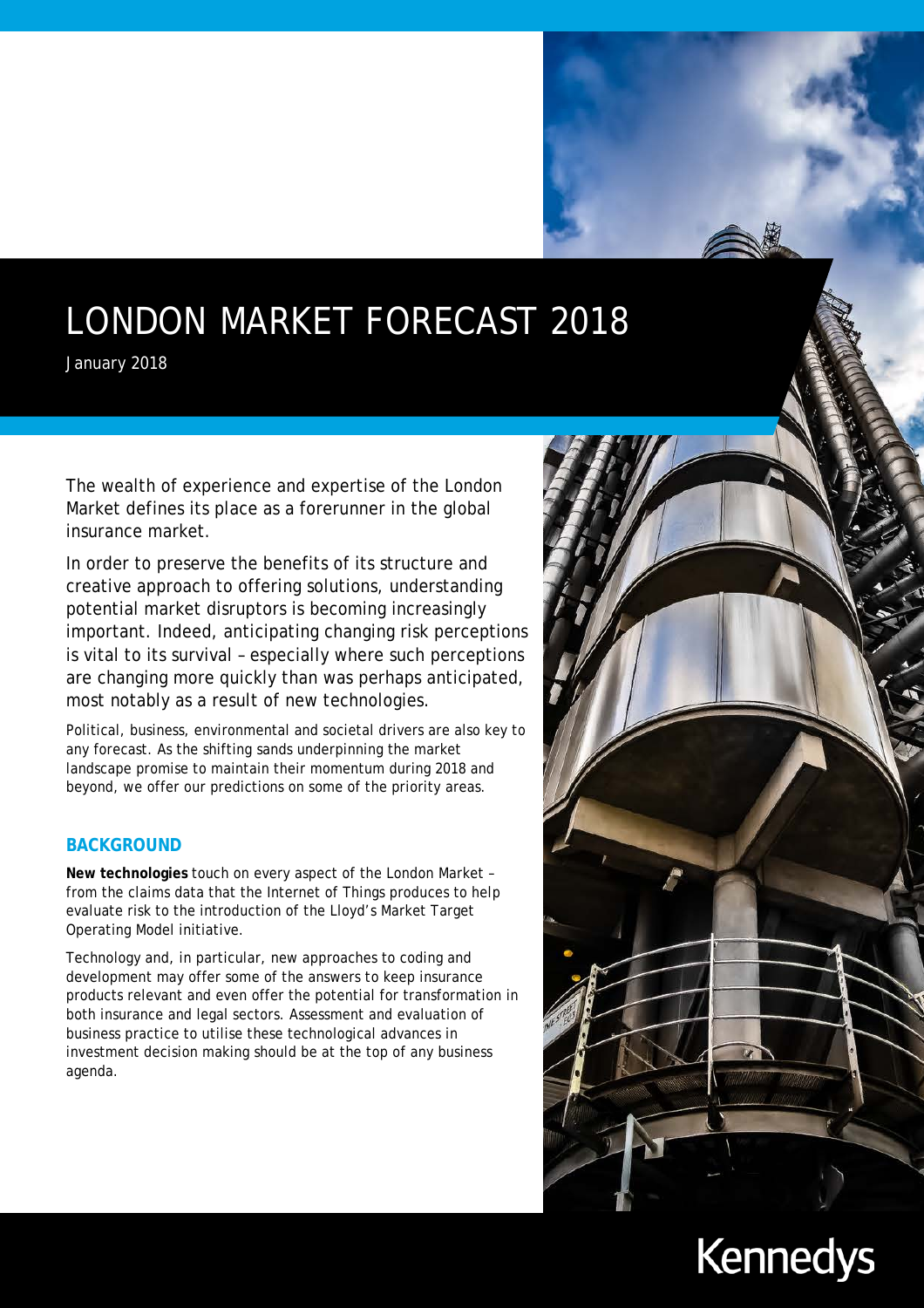The 2017 Autumn Statement and Industrial Strategy placed technology and innovation at the centre of the domestic political framework - confirming their status as tools to allow the UK to be at the forefront of emerging technologies, as well as the regulatory frameworks needed in support. While law reform projects to support cutting edge technological innovation will continue, the reality is that maintaining a political energy for much else other than Brexit may not be easy.

It waits to be seen what impact John Glen MP makes as new City Minister. Taking on responsibility for the overall strategic relationship with the UK financial services sector, including insurance, it is hoped that Glen will show a willingness to engage constructively with the industry and help champion it.

2018 will be a busy year for reviewing business practice. Important **regulatory reforms** that will touch the Market include the General Data Protection Regulation, which will take effect on 25 May 2018 and mean increased compliance requirements for business.

The requirements of the EU wide Insurance Distribution Directive will also be felt – in order to meet the FCA's desire to create the most mature conduct regulatory framework in Europe. While the European Commission has proposed delaying implementation to 1 October 2018, firms will need to ensure compliance by the application date specified in the final rules (depending on the outcome of the proposed delay).

We can also hope to see what impact the Insurance Act and the Enterprise Act will have on the insurance market, both in terms of how insurance is placed and how insurers deal with claims made by business – therefore adding to the claims horizon.

Against this background, we consider other key areas for the London Market in 2018:

#### **CYBER**

One issue that could become more prominent in 2018 is so-called "short-firm fraud", where fraudsters mock-up emails to pass themselves off as employees of a legitimate company and obtain goods on credit from the insured. The insured thinks they are dealing with a legitimate company and agree to deliver goods to a depot before payment is made. When the insured chases up payment, they find that the legitimate company has no knowledge of the order and refuses to pay.

The losses flowing from these scenarios are not usually covered under standard cyber policies. However, many insureds (and some brokers) assume they are as the

fraud usually involves fake emails, so there appears to be a "cyber" element. This leads to a number of unnecessary notifications to insurers and inevitably leads to coverage challenges and complaints to underwriters about the scope of cover.

This issue is becoming increasingly common, especially amongst small independent IT hardware resellers. In light of this, some cyber underwriters are looking to tighten up cyber policy wordings to make it absolutely clear that cover is not provided for first party losses that arise out of social engineering frauds. Education and communication between insurers, brokers and insureds on the scope of coverage under cyber policies may assist all parties involved.

#### **AVIATION**

Research indicates a potential knowledge gap in the market, particularly regarding current and proposed legislation. This gap will have to be addressed quickly. The market needs to understand the risks posed by drones in all potential areas – including aviation, general insurance, marine, product liability, cyber and privacy.

Policies with drone exposure will have to cover the strict liability of the operator of an aircraft – which includes drones. The relationship with current liability regimes and defences available and the new drones legislation is, as yet, unknown but could alter how we interpret current standard terms, legislation and conventions.

Due to the government's desire for the UK to become world leaders in this field, it is anticipated that the development of UK drone legislation will progress quickly (other legislative demands aside) in 2018. The detail of this legislation will need to be considered carefully, as both insurers and their customers will feel its impact. One well-known camera maker has already left the consumer drone market, citing 'a hostile regulatory environment' as having a negative impact on the future of the drone market.

### **PRODUCT LIABILITY**

Judgment in the Pinnacle Metal on Metal Hip Group Litigation is expected around late spring 2018 in what is anticipated to be one of the most important decisions in the field of product liability in over 15 years. The judgment is likely to clarify the legal basis on which a determination as to defect should be made, and will therefore have implications generally for manufacturers and distributors working in the medical devices and pharmaceutical industries.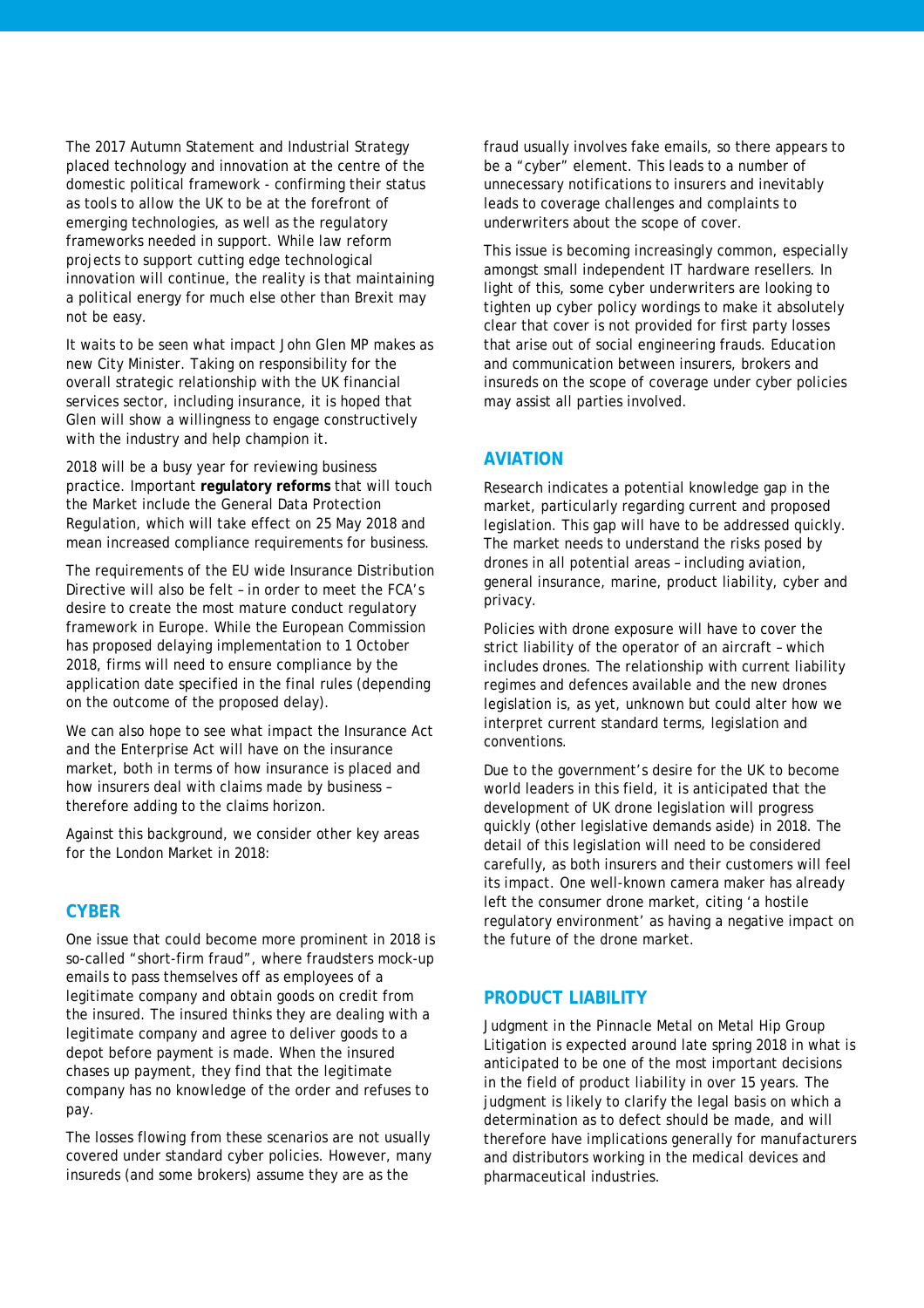It is alleged that the Pinnacle metal hip prostheses produced by DePuy (represented by Kennedys) are defective. Liability and causation are being tried as preliminary issues, DePuy having advanced the group action for determination ahead of group claims against various other manufacturers.

#### **MARINE**

In 2017, a shipping blockchain system was piloted which will be used to process approximately 10 million containers this year. We suspect the marine transport sector, in particular, will continue to exploit the potential of blockchain technology.

The ability to enable multiple parties to share and verify data and documents in real time will revolutionise the transport industry. Carriers will save money; risk and liability data will be captured more efficiently; transactions and claims payments will be processed even quicker. In light of these changes, insurers will need to think about the data they require and how that data is shared. The development of blockchain is likely in itself to be the precursor for further change. Standard marine practice will inevitably evolve.

Marine insurers should keep a close eye on how the market and legislation adapts with the advances in autonomous technology – the implications arising from hacking into a drone or car can be directly compared to the risks involved with autonomous vessels.

#### **CONSTRUCTION**

2018 is going to be all about the construction industry in a post-Grenfell and post-Carillion era. There will be a greater scrutiny of construction projects in general, including the value engineering process and the need for a detailed review of Building Regulations (already instigated by the Home Secretary).

In addition, mental health has been highlighted as a growing issue and may increasingly make its way to boardroom level. One theory is that, since the Brexit decision, some construction companies have scaled back operations which has led to an increase in stress related litigation. If that is right, an increase in EL claims related to stress and other such issues may follow.

Brexit is, of course, not the only factor having a negative impact on this sector. Continued growth is not guaranteed and job security – whether with the primary or sub-contractor – is of genuine concern. These fears are echoed across numerous business sectors. Therefore, might the uncertainly and instability of the UK economy, generally, prompt an increase in claims relating to mental health more widely?

#### **PROPERTY DAMAGE AND RECOVERIES**

The 2017 hurricane season had a devastating impact on property owners and insurers. The future impact of such a prolific year reaches beyond the likely increase in premiums. The damages sustained highlighted flaws in the present process, such as ineffective hurricane plans attached to yacht insurance applications. The losses also identified vulnerable markets for insurers and this could lead to a reduction in available cover for insureds, particularly when the scientific consensus seems to be that 2017's hurricane activity may be the new norm, rather than the exception.

# **ENVIRONMENTAL LIABILITY**

As the impact of climate change continues to be felt around the world, the frequency of both direct claims and related litigation is increasing.

Classes of businesses particularly exposed include general and public liability, directors' and officers' liability and professional indemnity insurance. The insureds at risk also extend beyond the obvious, such as oil and gas companies. Last year, minority shareholders